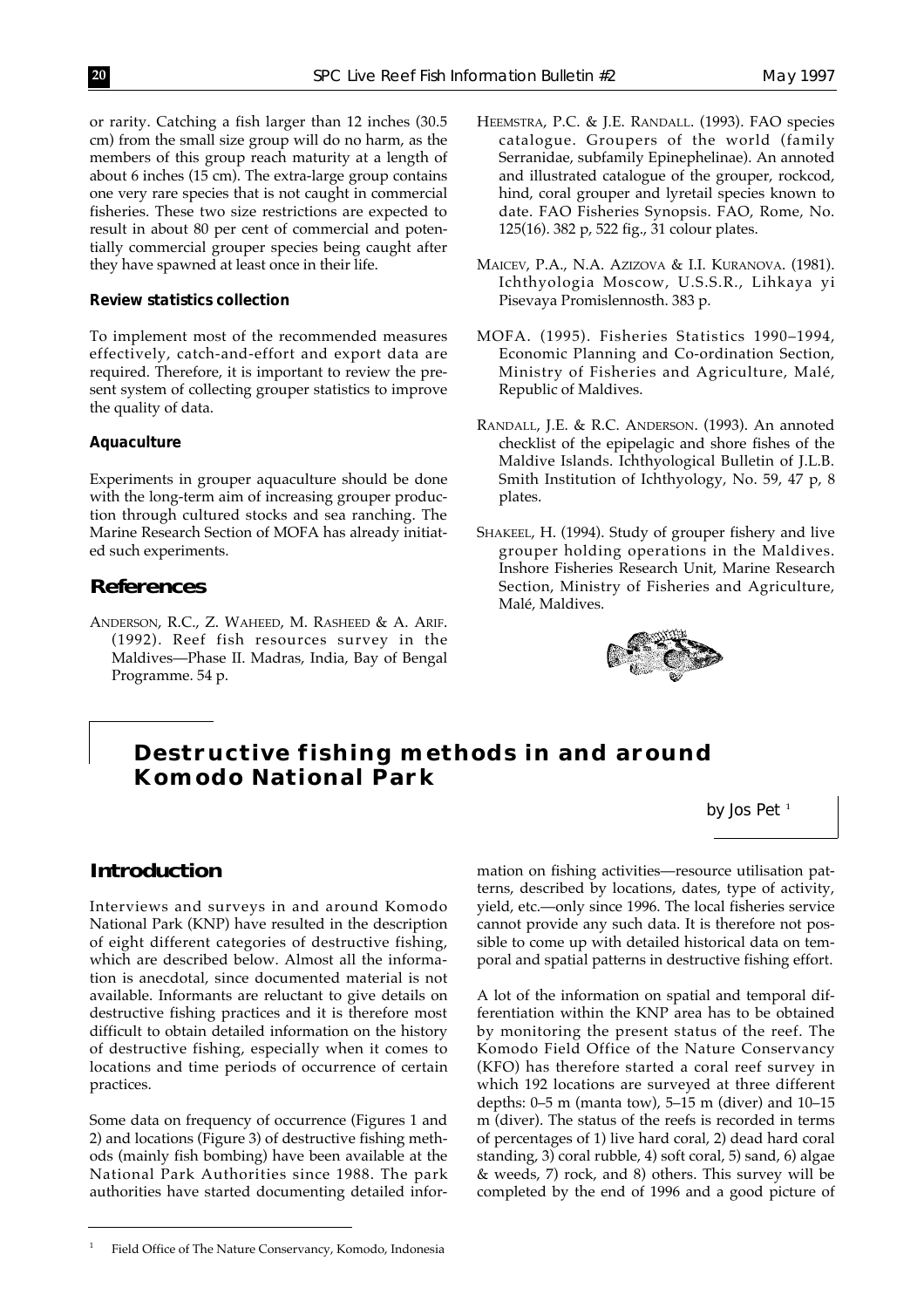

Figure 1: Number of fish-bombing incidents recorded annually in Komodo National Park



**Figure 2:** Mean number of fish-bombing incidents per month in Komodo National Park, 1992–1995



Figure 3: Locations of destructive fishing methods **B:** Bombing — **M:** 'Meting' — **P:** Poisoning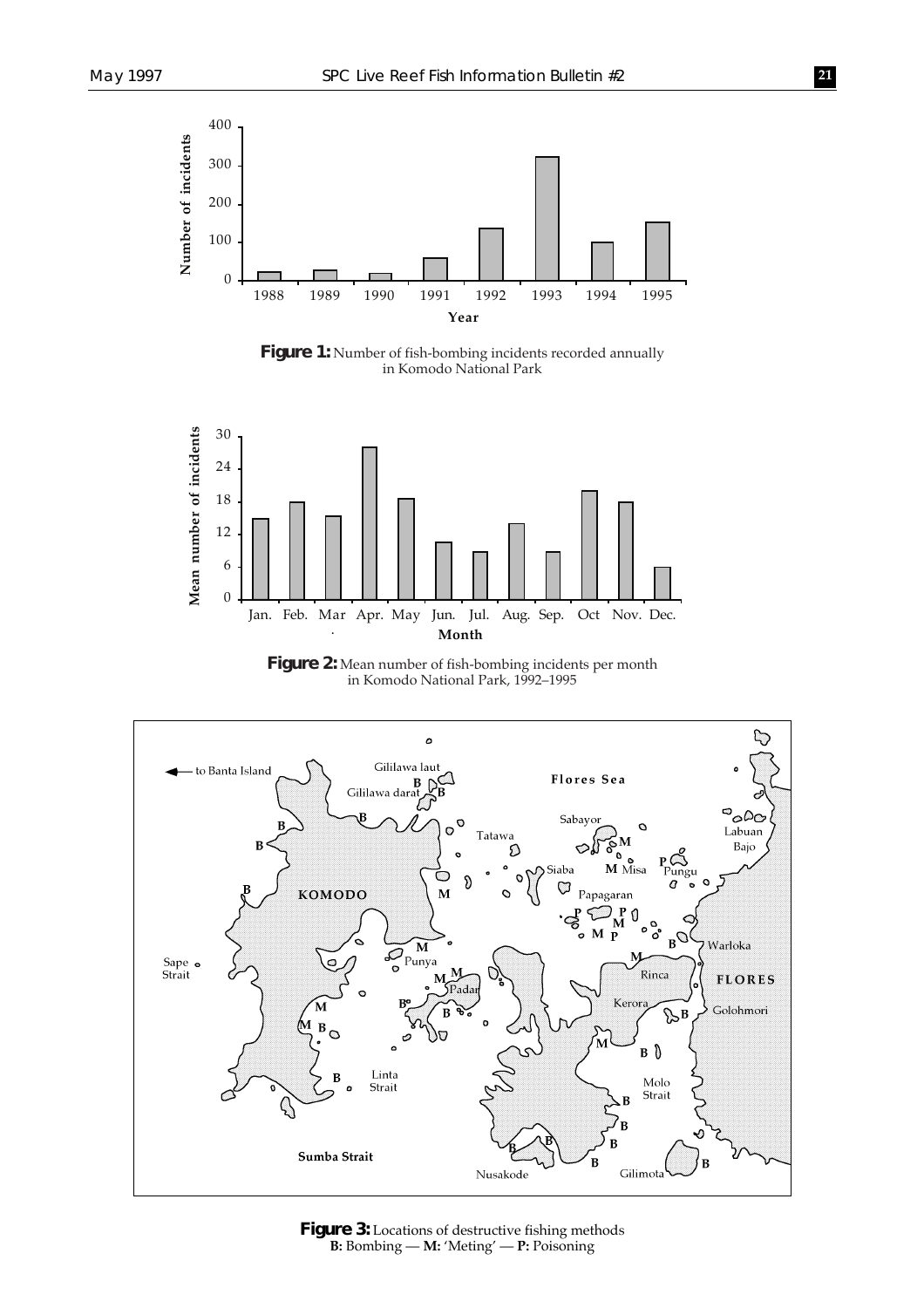the status of the reefs should result. Preliminary results show the following overall mean percentages (for 72 locations at the north side of the park): 1) 15% live hard coral, 2) 15% dead coral standing, 3) 35% coral rubble; 4) 15% soft coral, 5) 15% sand, and 6,7,8) 5 % algae, weeds, rock and others.

The variation between locations seems to be high. The areas of coral rubble that are overgrown with soft corals were probably destroyed earlier than the areas which consist of large percentages of pure (white) coral rubble. Coral rubble with a thick layer of algae may form an intermediate stage.

# **Categories of destructive fishing**

#### *1. Fish Bombing*

'Modern' fish bombs are usually made from glass bottles filled with fertilizer (urea) which has been mixed with diesel or kerosene. Dynamite is sometimes added. Bombs with a burning fuse are thrown from the boat when 'shallow-water bombing' (0–10 m). When 'deep-water bombing' (more than 5–10 m), the bomb, which is connected to an electric ignition cable, is brought down to a good position by a diver when a fish aggregation is spotted. This bomb is then detonated from the boat by the use of batteries. In choosing an area for fish bombing the fishermen do not look for a particular type of habitat, although the water depth should preferably be less than 10 m for boats without compressors and less than 25 m even for boats with compressors (diving fishermen).

Fish bombers look for fish aggregations, using face masks, snorkelling around areas where fish are expected. When no fish aggregations are encountered they are sometimes 'created' by chumming a reef area with small fish or chopped-up larger bait A typical bombing operation takes around one week at sea and yields around 500 to 1000 kg of dried fish.

In general it can be said that all reefs, rocks, seamounts and bays are potential bombing areas (and have been in fact bombed in the case of KNP). Figure 3 shows confirmed bombing locations as recorded by National Park Authorities. Places which are less affected (and still have good coral) are usually small seamounts in the middle of the straits (very heavy current) where it is difficult for fish bombers to operate successfully. A potential bombing area should preferably not be too close to any village or ranger station, although several hard-core bombers have been known to operate in full sight of the park rangers (defending themselves with bombs if arrests are attempted).

Fish bombing in the KNP area is said to have already started on a very small scale before the second world war. During the war the Japanese soldiers introduced fish bombing on a much larger scale and local fishermen adopted the method, using different kinds of ammunition and grenades. Since that time it has apparently been very easy for fishermen to obtain or make explosives, and bombing has been practised throughout the area on a very large scale since the early 1950s.

No regulations or enforcement limited fish bombing until the early 1980s when the National Park was established. Virtually all fishing communities in and around KNP were involved in fish bombing between roughly 1950 and 1980. No detailed and/or documented material is available for this period. KNP data show an increase in the number of recorded fish bombings between 1988 and 1993 (Figure 1) but it is unclear whether this represents an actual increase in occurrence. Increased law-enforcement effectiveness (fast boats; sufficient funds for operations; cooperation of KNP, the police and the army; use of firearms) have resulted in a decreasing occurrence of fish bombing since 1993 and this occurrence has become very low since early 1996 when the Park Authorities implemented a weekly marine patrol which investigates all fishing activities in the park. A number of bombing crews were arrested in 1996, including one of the leading figures who unfortunately died when he tried to throw a bomb at the patrol boat.

At present (August 1996) it is said that fishing communities in and around KNP are no longer involved in fish bombing, Only a small group of 10 local persons from Bajo Pulau, Sape (a former hard-core bombing community) is said to be still involved in bombing. Outside bombers from Pulau Palue, Maumere and Ende still visit the area but the frequency has become very low. Many former dynamite fishermen say they have stopped bombing because enforcement has become too effective for them to take the risk. Accidents with fish bombings have also played a role, but there are no signs of much 'increased awareness' of the effects on the habitat and the resource itself.

The fish bombers are most active in the periods between the monsoons (April – May and October – November, see Figure 2), when there is little wind and their work is therefore easier (the north-west monsoon peaks in January – February, the south-east monsoon peaks in July – August).

#### *2. Cyanide fishing for aquarium fish*

Cyanide fishing for aquarium fish is said to have been widespread around 5–10 years ago, but is now rarely observed in the KNP area. Fishermen from Madura (East Java) were traditionally involved in this practice and are still visiting the area regularly in search of sea cucumber, anemones and other species. Lombok fishermen are also said to have been involved in the aquarium-fish trade. The aquarium-fish catchers usually operated in the area just north of the National Park where many coral reefs are found (now largely destroyed). Main locations were Pulau Kanawa (up to five years ago, now protected by the owner who used to be heavily involved in cyanide fisheries but now has a tourist operation on the island) and Pulau Seraya (still visited occasionally by aquarium-fish collectors).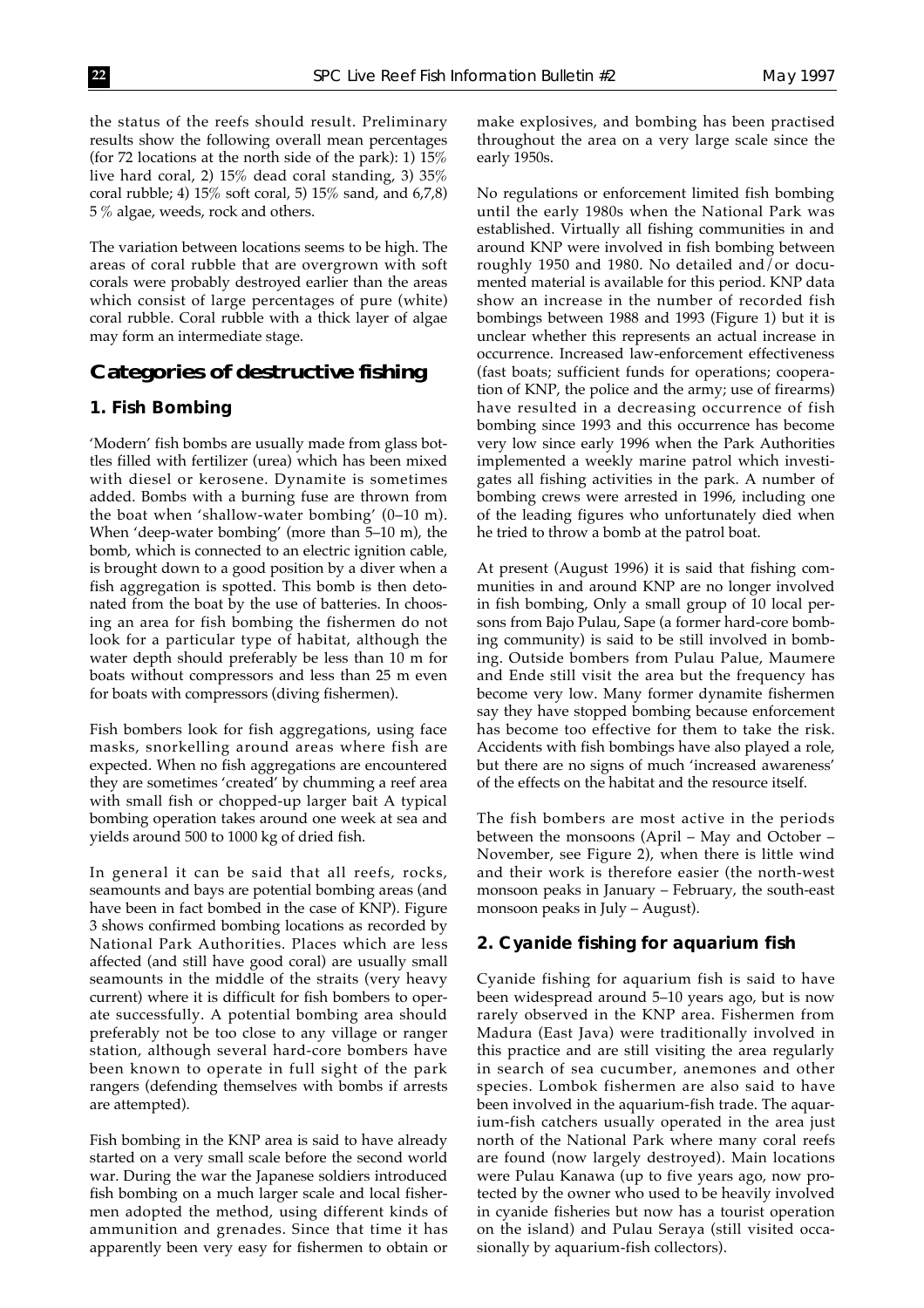The solutions which are used in this fishery vary but are usually around 1 tablet (ca. 13 grams) per litre of water. Cyanide tablets are dissolved in water in halflitre squirt bottles or battery-water bottles and the solution is squirted around individual fish or small aggregations.

Aquarium-fish collectors are said to work a specific area (reef) for about three days, after which they will move to a next location. A typical trip takes around two weeks and covers four locations. These fishermen are said not to return to a specific location for a second time, since the reefs where they worked would be empty of target species for long periods. However, different groups have been observed to work on the same location at intervals of several weeks to several months. An important reason not to return to any specific location is the fear of law enforcement, local fishermen often inform the authorities of outside intruders.

# *3. Cyanide fishing for live groupers and Napoleon wrasse*

Informants from the KNP area (former cyanide fishermen and divers who used to work for the Hong Kong-based operation) were reportedly always supplied with ready-to-use solution of cyanide in water and they did not know the concentration. Informants from other areas (Bima, Ujung Pandang) confirmed the use of tablets dissolved in water (1 tablet of about 13 grams per litre of water), in the same concentration as was mentioned for aquarium fish.

This type of fishery has only been active for a few years and virtually disappeared after 1995 (leaving behind one of the Hong Kong built motherships which is still lying abandoned in the harbour of Labuan Hajo), reportedly since enforcement and public awareness became too much of a problem. Former employees of the Hong Kong-based operation say that catches were still good and declining yields were not the reason for stopping the operation. Handlining for groupers still continues, mainly in areas north of the park where numerous holding cages contain live groupers which are supposedly caught by hook and line.

Former employees/divers of the Hong Kong traders say that the main area of operation for the live reef food-fish traders was the southern part of Rinca Island and its bays. This is a rocky area where barramundi cod *(Cromileptis altivelis,* a valuable species) is still abundant (pers. obs.). The former divers say they worked mainly at depths of 10 to 20 m.

They reportedly moved continuously from one location to the next, never returning to locations which they had fished out. Other sources say that a lot of cyanide fishing for grouper and wrasse also took place around the coral reefs north of the National Park. This is also where most of the holding cages were (and are) situated and where there is still an active hook-and-line fishery for live grouper.

# *4. Cyanide fishing for lobster*

Fishermen from Bajo Pulau, Sape, East Sumbawa, have started fishing intensively for lobster in Komodo National Park since around 1990. They reportedly use cyanide to stun the lobsters before taking them (undamaged) from holes. This fishery is mostly concentrated around the rocky southern shores of Komodo, Padar and Rinca. There are also coral reefs in these areas which are undoubtedly affected by this fishery. The lobster fishery is very profitable and it is therefore still growing. Around 40 boats, equipped with compressors, are presently active in this fishery. The number of active units is said to be still increasing.

The total amount of cyanide used by this type of fishery is probably much higher than the accumulated amounts of all other types of cyanide fisheries presently operating in the area. Law enforcers and park rangers are not yet checking lobster boats for the presence or use of cyanide, so they can work freely inside the park. The lobsters are transported to Bali where they are sold in the hotels and restaurants. The concentration of the cyanide solution used in this fishery is again reported to be 1 tablet (13 grams) per litre of water.

# *5. Cyanide fishing for consumption fish*

Fishermen from the area between Komodo and Labuan Bajo are reported to have used cyanide also to catch fish for local consumption, although this method has apparently not been used in the area for a few years. Fishermen used fishbait (small fish or chopped-up larger fish) mixed in drums with cyanide solution and then spread out over reef flats and crests. The fish that ate the chum died or were stunned and were then collected. Local fishermen seem to have switched to other types of poison to be used with this same method (see Sections 6 and 7 below).

# *6. Fishing with natural poisons for consumption fish*

A traditional fish poison which is used on the coral reefs of Komodo National Park is called **tuba**. It is a powder made from the seeds of trees. Tree species which were mentioned are *Croton argyratus, Croton tiglium* and *Anamirta cocculus,* but this has not yet been confirmed. The powder of the ground seeds is mixed with water which is then spread out mainly over sea-grass beds to catch rabbitfish (Siganidae). The fish are reportedly only stunned by the poison and do not die of it. Stunned fish are collected for local consumption and dried for sale on local markets. Reefs around northern Rinca and Papagaran were mentioned as main target areas. This method is reportedly widespread and about 60 per cent of all fishermen in the area use **tuba** every now and then. Since this natural poison is difficult to obtain and not very effective (not 'strong' enough), fishermen are starting to introduce chemicals like herbicides and pesticides that they still call **tuba**. This can be confusing in interviews.